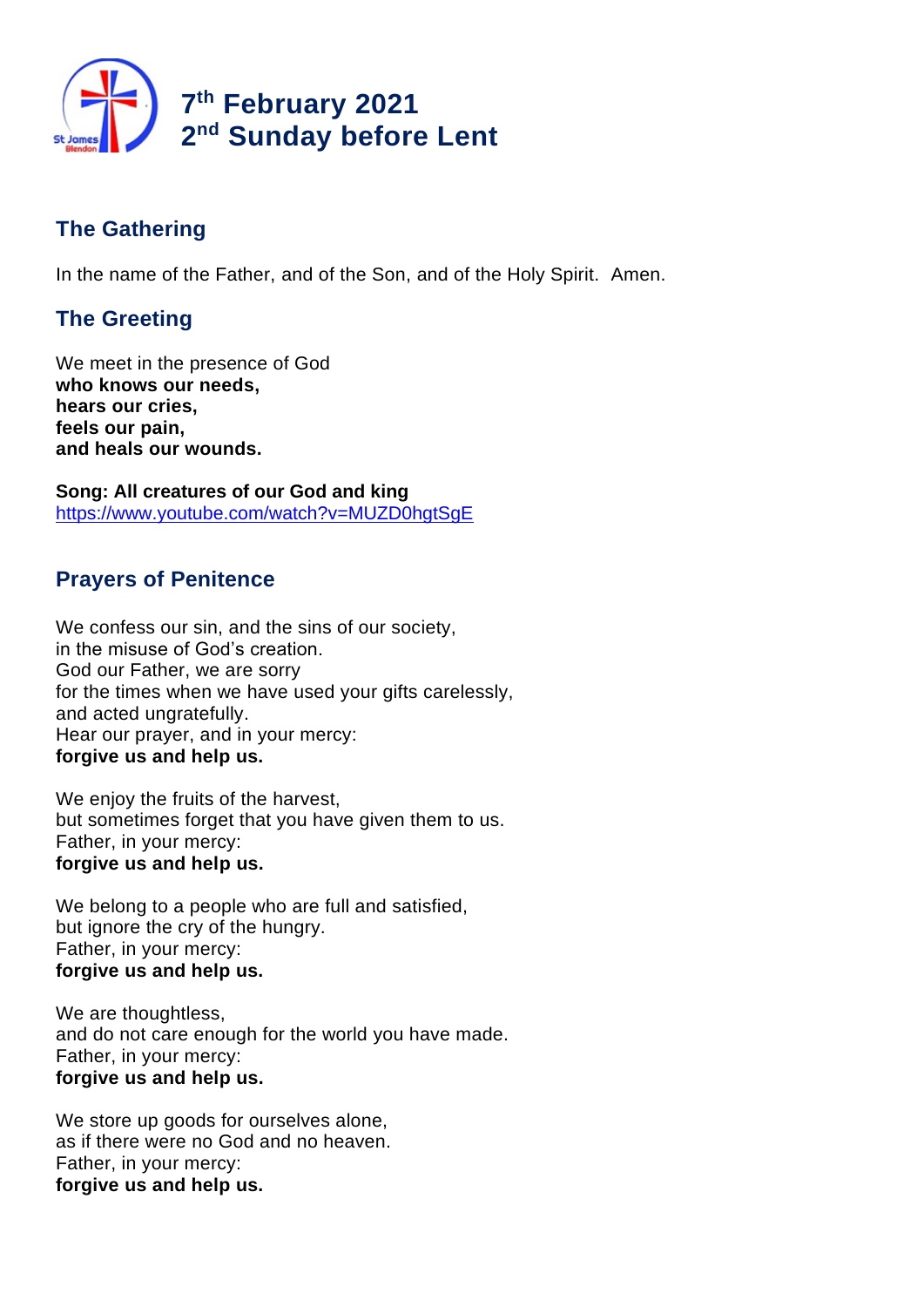The Lord enrich us with his grace, and nourish us with his blessing; the Lord defend us in trouble and keep us from all evil; the Lord accept our prayers, and absolve us from our offences, for the sake of Jesus Christ, our Saviour. **Amen.**

## **Collect**

.

Almighty God, give us reverence for all creation and respect for every person, that we may mirror your likeness in Jesus Christ our Lord. **Amen.**

## **The Liturgy of the Word**

## **Proverbs 8:1, 22-31**

Does not wisdom call out? Does not understanding raise her voice?

**<sup>22</sup>** 'The LORD brought me forth as the first of his works before his deeds of old; **<sup>23</sup>** I was formed long ages ago, at the very beginning, when the world came to be. **<sup>24</sup>** When there were no watery depths, I was given birth, when there were no springs overflowing with water: **<sup>25</sup>** before the mountains were settled in place, before the hills, I was given birth, **<sup>26</sup>** before he made the world or its fields or any of the dust of the earth. **<sup>27</sup>** I was there when he set the heavens in place, when he marked out the horizon on the face of the deep, **<sup>28</sup>** when he established the clouds above and fixed securely the fountains of the deep, **<sup>29</sup>** when he gave the sea its boundary so that the waters would not overstep his command, and when he marked out the foundations of the earth. **30** Then I was constantly at his side. I was filled with delight day after day, rejoicing always in his presence, **<sup>31</sup>** rejoicing in his whole world and delighting in the human race. *This is the word of the Lord. Thanks be to God.*

## **Psalm 104:26-end**

**<sup>26</sup>** There the ships go to and fro, and Leviathan, which you formed to frolic there. **<sup>27</sup>** All creatures look to you to give them their food at the proper time.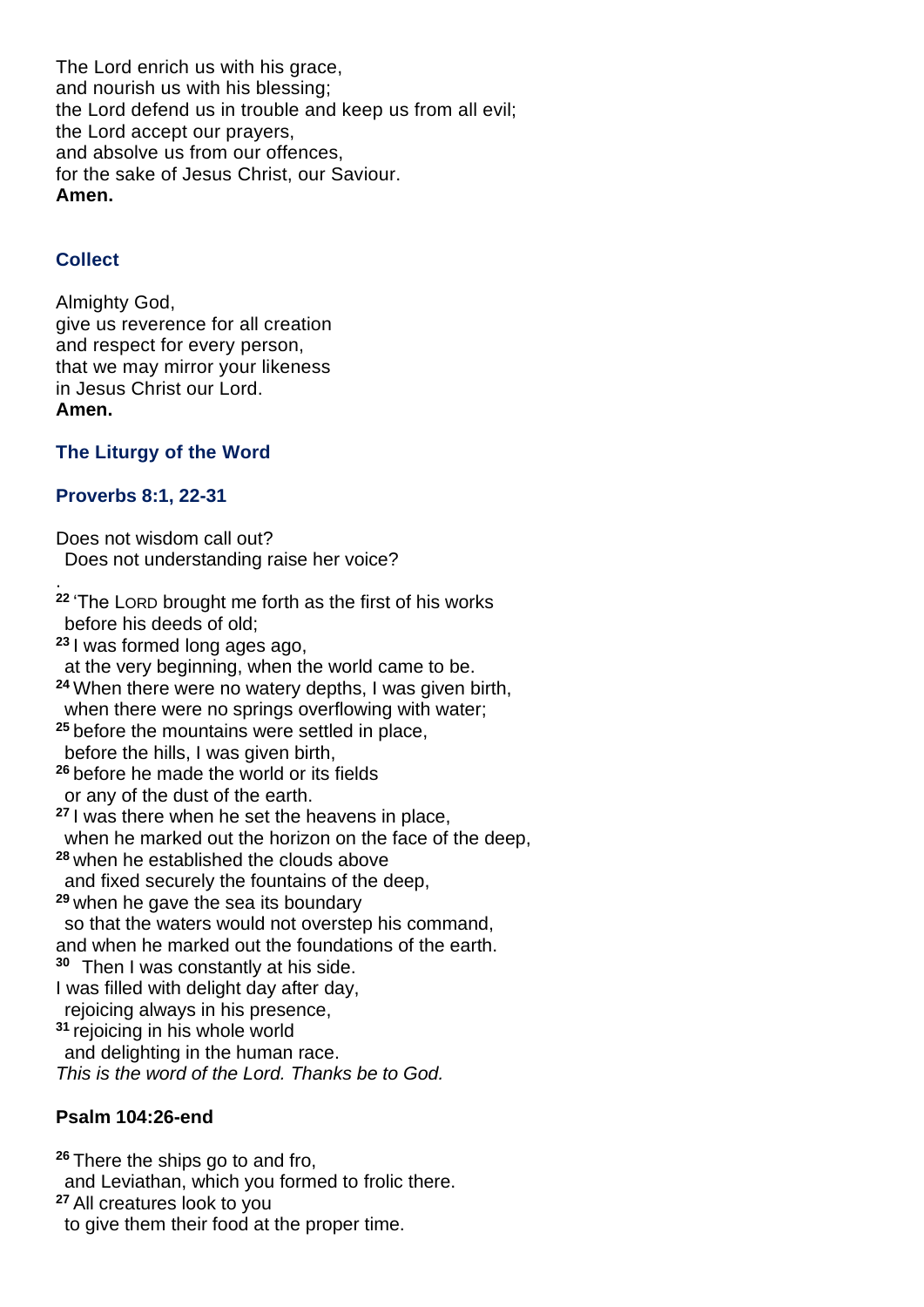**<sup>28</sup>** When you give it to them, they gather it up; when you open your hand, they are satisfied with good things. **<sup>29</sup>** When you hide your face, they are terrified; when you take away their breath, they die and return to the dust. **<sup>30</sup>** When you send your Spirit, they are created, and you renew the face of the ground. **<sup>31</sup>** May the glory of the LORD endure for ever; may the LORD rejoice in his works – **<sup>32</sup>** he who looks at the earth, and it trembles, who touches the mountains, and they smoke. **<sup>33</sup>** I will sing to the LORD all my life; I will sing praise to my God as long as I live. **<sup>34</sup>** May my meditation be pleasing to him, as I rejoice in the LORD. **<sup>35</sup>** But may sinners vanish from the earth and the wicked be no more. Praise the LORD, my soul. Praise the LORD. *This is the word of the Lord. Thanks be to God.*

## **Colossians 1:15-20**

**<sup>15</sup>** The Son is the image of the invisible God, the firstborn over all creation. **<sup>16</sup>** For in him all things were created: things in heaven and on earth, visible and invisible, whether thrones or powers or rulers or authorities; all things have been created through him and for him. **<sup>17</sup>** He is before all things, and in him all things hold together. **<sup>18</sup>** And he is the head of the body, the church; he is the beginning and the firstborn from among the dead, so that in everything he might have the supremacy. **<sup>19</sup>** For God was pleased to have all his fullness dwell in him, **<sup>20</sup>** and through him to reconcile to himself all things, whether things on earth or things in heaven, by making peace through his blood, shed on the cross.

*This is the word of the Lord. Thanks be to God.* 

#### **Song: At the name of Jesus**

https://www.youtube.com/watch?v=OI2rKRCWmOU

#### **Gospel Reading**

Hear the Gospel of our Lord Jesus Christ according to Luke. Glory to you, O Lord.

#### **John 1:1-14**

In the beginning was the Word, and the Word was with God, and the Word was God. **<sup>2</sup>** He was with God in the beginning. **<sup>3</sup>** Through him all things were made; without him nothing was made that has been made. **<sup>4</sup>** In him was life, and that life was the light of all mankind. **<sup>5</sup>** The light shines in the darkness, and the darkness has not overcome it.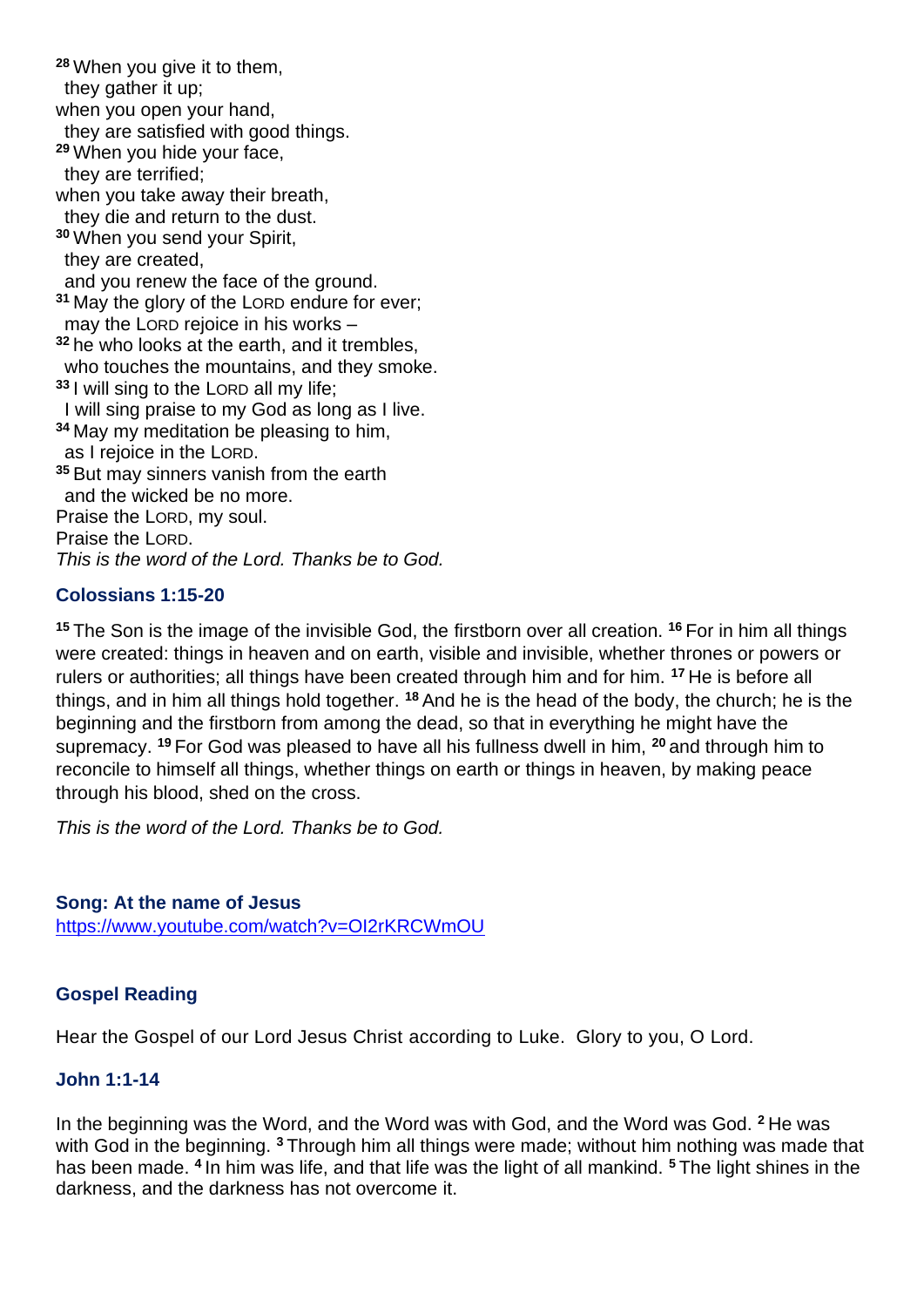**<sup>6</sup>** There was a man sent from God whose name was John. **<sup>7</sup>** He came as a witness to testify concerning that light, so that through him all might believe. **<sup>8</sup>** He himself was not the light; he came only as a witness to the light.

**<sup>9</sup>** The true light that gives light to everyone was coming into the world. **<sup>10</sup>** He was in the world, and though the world was made through him, the world did not recognise him. **<sup>11</sup>** He came to that which was his own, but his own did not receive him. **<sup>12</sup>** Yet to all who did receive him, to those who believed in his name, he gave the right to become children of God – **<sup>13</sup>** children born not of natural descent, nor of human decision or a husband's will, but born of God.

**<sup>14</sup>** The Word became flesh and made his dwelling among us. We have seen his glory, the glory of the one and only Son, who came from the Father, full of grace and truth.

*This is the Gospel of the Lord. Praise to you, O Christ.*

#### **Sermon**

Last week marked the end of the Christmas Season (don't despair, there are only 42 weeks until Advent). Now our thoughts turn towards preparations for Lent and the Easter season which follows. So today, very helpfully, the lectionary gives us a gospel reading that was compulsory at some point on Christmas Day. Joy.

Frustrating as this maybe, the lectionary compilers combine it with other readings which help remind us that, just like a puppy, or indeed the experience of a lot of people, Jesus is not just for Christmas. John points beyond the story of Jesus' birth and onwards towards everything Jesus was and is, and how he is central to our lives. Our readings today remind us that God in Jesus is over all, in all and through all. If you go back to the dawn of creation, or forward to the end, God is there. And we are reminded that it is through Jesus that we can begin to understand God.

The first Christians were Jewish. Yes, that quickly changed but can we just run with that as a truism for the moment? They came from a small back water in the Roman Empire which, whilst having a reputation for religious fervour and uprisings, was hardly the centre of everyone's attention. It probably appeared irrelevant, a distant outpost in a busy, loud, cosmopolitan world. And they faced a big question. How could they help people throughout the Greek and Roman shaped world engage with Christian faith? How could a faith which was initially expressed in the framework of the Jewish culture be understood by people of very different cultures? Throughout the book of Acts we see people struggling with this question. They knew what Christian faith looked like for a Jew living in Palestine, but what should it be like for a Greek intellectual in Athens? How do they explain it to a Roman citizen, heavily influenced by Greek philosophy?

We have a very similar problem. We spend a lot of time wondering how to make the story of God relevant and understandable to people in today's society. In fact, I would say we probably have it harder in that at least in the ancient world there was a wide acceptance of a religious worldview; to many folk today that is no longer the case. Today it is not just that people have little knowledge or experience of the Christian faith; they have little place in their lives for religion in general. Faith is seen by many as being irrelevant, if not ridiculous, and sometimes downright dangerous.

Our readings today relate to the struggle the early church faced: How could they convey the good news which was so bound up with Jesus' divinity and humanity? They had experienced Jesus as both divine and human. They could talk of him as the image of the invisible God, the first born of all creation. How could they explain that a divine being became human? How could they help people understand?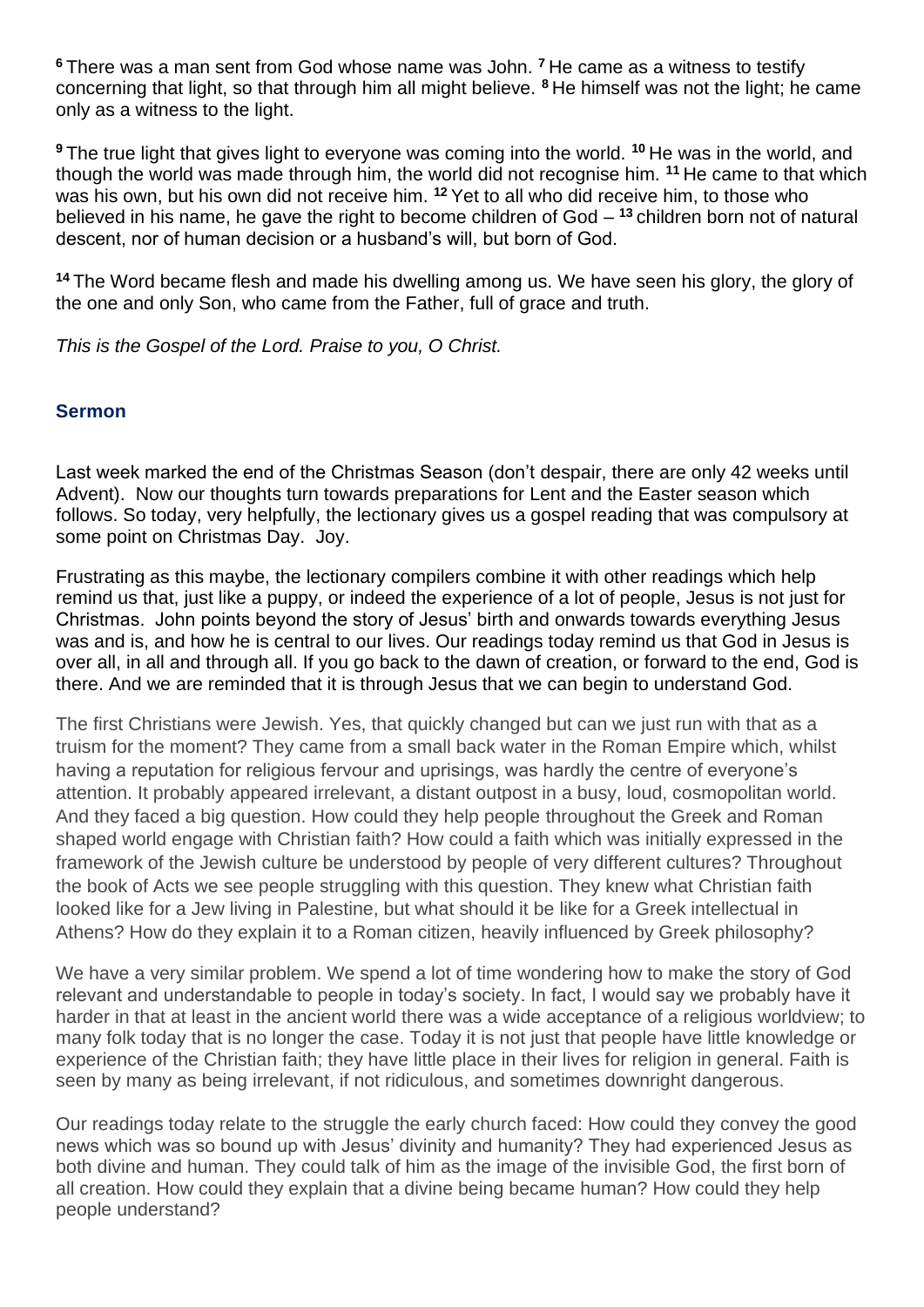John resolves this problem by use of the word logos. It is a topic which has dominated much Johannine scholarship down the years. Three strands of thought coalesce around this term.

Firstly, logos is the Greek word for word. Philosophers used that word 'logos' in a special way to refer to a kind of ordering principle of the universe. Sometimes they used 'nature' and 'logos' interchangeably. What they meant was that there was something behind all of nature – giving it a purpose and meaning; the driving force, the principle by which life held together. And as Greek philosophers talked of the 'logos' they almost gave it a personality.

The second strand is the Old Testament idea of the 'word of the Lord'. This is used in two ways. Firstly in Genesis where it represents the creative power of God; God spoke and something happened. God only needed to say a few words and a whole world and universe came into being. Words for God were not just things to say, concepts to express or write down. Words were effective, they achieved something. God's Word was God at work in the world. It is also used as God's agent in the world, with its own intentions and actions, such as in Isaiah 55.10-11: *<sup>10</sup> As the rain and the snow come down from heaven, and do not return to it without watering the earth and making it bud and flourish, so that it yields seed for the sower and bread for the eater, <sup>11</sup> so is my word that goes out from my mouth: It will not return to me empty, but will accomplish what I desire and achieve the purpose for which I sent it.*

The third strand is the wisdom tradition which we find in both the Old Testament and in the texts of the Second Temple, which we know as the apocrypha. Today's reading from Proverbs is an example. Wisdom is spoken of as a personality, a person, who existed before the worlds were created. Wisdom at God's side as he created. Wisdom as the craftsman moulding creation and delighting in what was made. Now there is a slippery slope here. Firstly in the gendered language used, which we shall think about another day, and secondly about the type of language Proverbs 8 is. Proverbs 8 is widely classed as being poetic, in this case it is an encomium – a poem of praise. That affects the way we read and use the language. Solomon uses personification to describe an attribute of God not a person within the Godhead, a concept which would have been alien to him.

John brings these three strands together in one word as a way of explaining to Greek and Roman and Jewish people who Jesus was – and the first verses of John's Gospel were born. John gives the 'Word', the 'Logos', a central place. He describes the 'Logos' as God, the Creative Word, who took on flesh as the man Jesus Christ. … 'God active in the created world' = 'Logos'. … God's Word expressed as a human being. The agent by which God's activity and glory is revealed by word and deed.

It might sound strange to us, but John was trying to translate the concept of the incarnation into a form that Greek and Roman and Jew might understand. And it is never going to be perfect because we are trying to use human language, with all its limitations, to describe God.

That imagery is not necessarily helpful today. If someone with no connection to the Christian faith, or indeed the world of faith in general, came and asked me who Jesus was and I replied:

"In the beginning was the Word, and the Word was with God, and the Word was God. He was with God in the beginning. Through him all things were made; without him nothing was made that has been made. In him was life, and that life was the light of all mankind. The light shines in the darkness, and the darkness has not overcome it….",

my questioner might well ask how many magic mushrooms I had been munching because the imagery in use, no matter how majestic it might be, does not resonate with the world today.

Our challenge is to find ways of expressing what we believe in terms and in ways that people in today's world will understand. We cannot say that it worked in the past so it will work again. We cannot just do the things the way we have always done. We cannot continue to use only the words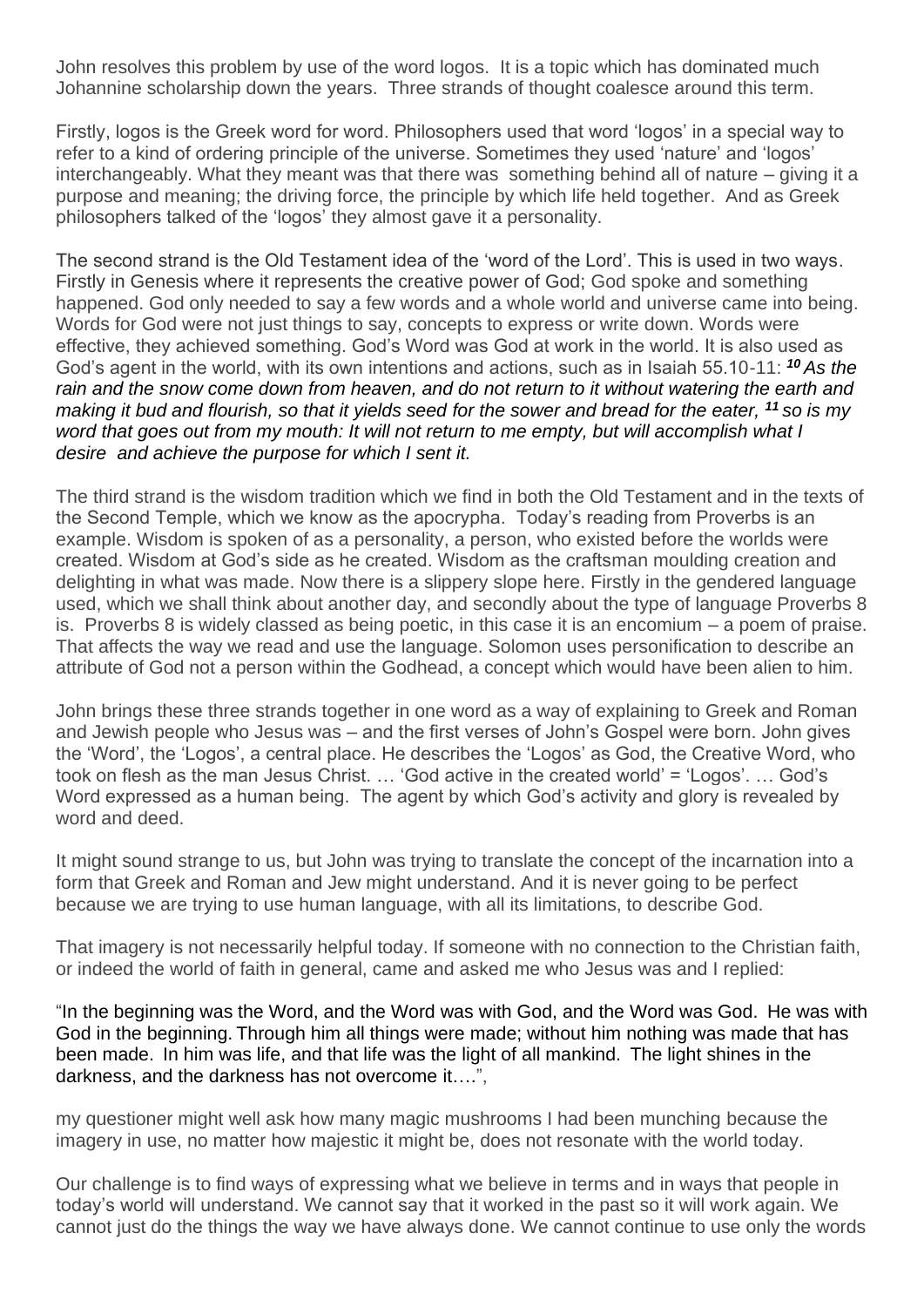that we understand, or think we understand. We cannot continue to be just the church we have always been. Words and customs move on. Meanings change, hopes and fears change. The world is shrinking and ideas from the four corners of the world now influence the values of every society.

For some that is threatening, and I am sorry if you find it so. For others it is exhilarating. And be clear no one is proposing we rip up the prologue, or overture as I prefer to think of it, (an overture introduces themes which are then picked up later in the work) to John's Gospel simply because the language that is used no longer resonates with the world we now live in. Nor is one suggesting that the fundamental teachings and doctrines of the church should be changed simply because they no longer resonate with the zeitgeist.

As we participate in a process of change we do just what Jesus did ….. The Word, Jesus, became flesh and dwelt among us full of grace and truth. God changed, God became human, God learnt new things, expressed himself in different ways, felt tired for the first time, experienced limitations for the first time. God changed so as to bring his love to his creation. The early church changed its rules, expressed itself in new and different ways, so that its mission to the Roman world might be effective. And we are called to do the same, to look for new ways to communicate the Gospel to those who live around us but who have no religious background to speak of whatsoever.

Shalom,

Ian

#### **Affirmation of Faith**

**I believe in God, the Father almighty, creator of heaven and earth. I believe in Jesus Christ, his only Son, our Lord, who was conceived by the Holy Spirit, born of the Virgin Mary, suffered under Pontius Pilate, was crucified, died, and was buried; he descended to the dead. On the third day he rose again; he ascended into heaven, he is seated at the right hand of the Father, and he will come to judge the living and the dead. I believe in the Holy Spirit, the holy catholic Church, the communion of saints, the forgiveness of sins, the resurrection of the body, and the life everlasting. Amen.**

#### **Prayers of Intercession**

O God our creator, whose good earth is entrusted to our care and delight and tenderness, we pray: May those who sow in tears **reap with shouts of joy.**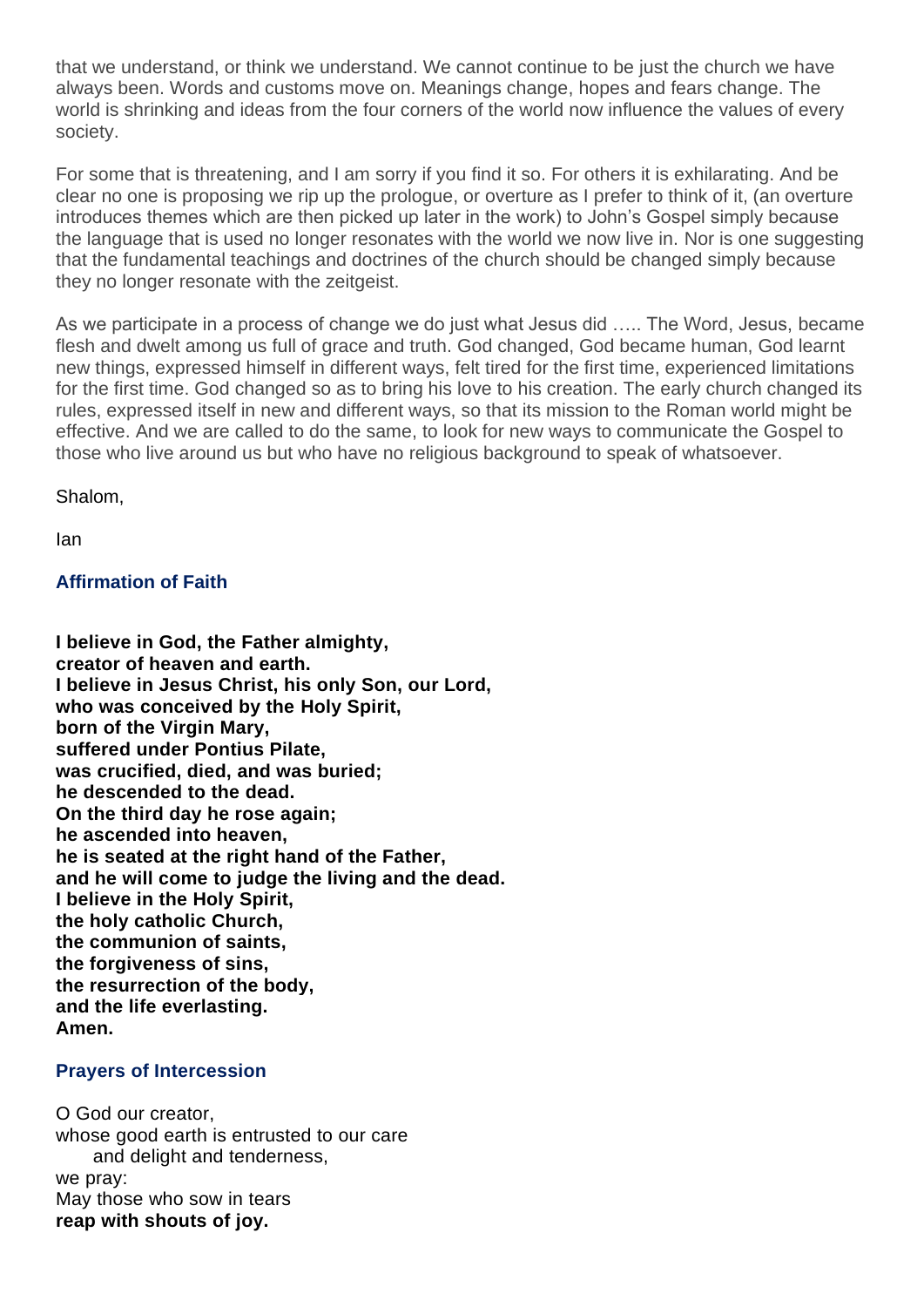For all who are in captivity to debt, whose lives are cramped by fear from which there is no turning except through abundant harvest. May those who sow in tears **reap with shouts of joy.**

For all who depend on the earth for their daily food and fuel, whose forests are destroyed for the profits of a few. May those who sow in tears **reap with shouts of joy.**

For all who labour in poverty, who are oppressed by unjust laws, who are banned for speaking the truth, who long for a harvest of justice. May those who sow in tears **reap with shouts of joy.**

For all who are in captivity to greed and waste and boredom, whose harvest joy is choked with things they do not need. May those who sow in tears **reap with shouts of joy.**

Turn us again from our captivity and restore our vision, that our mouth may be filled with laughter and our tongue with singing. **Amen.**

#### **The Peace**

Christ is our peace. If anyone is in Christ, there is a new creation. The old has passed away: behold, everything has become new.

May the peace of the Lord be always with us and all those we love.

**Song: All the heavens** https://www.youtube.com/watch?v=DJIEbtYuynM

#### **An act of Spiritual Communion**

Our Father in heaven, hallowed be your name, your kingdom come, your will be done, on earth as in heaven. Give us today our daily bread. Forgive us our sins as we forgive those who sin against us.